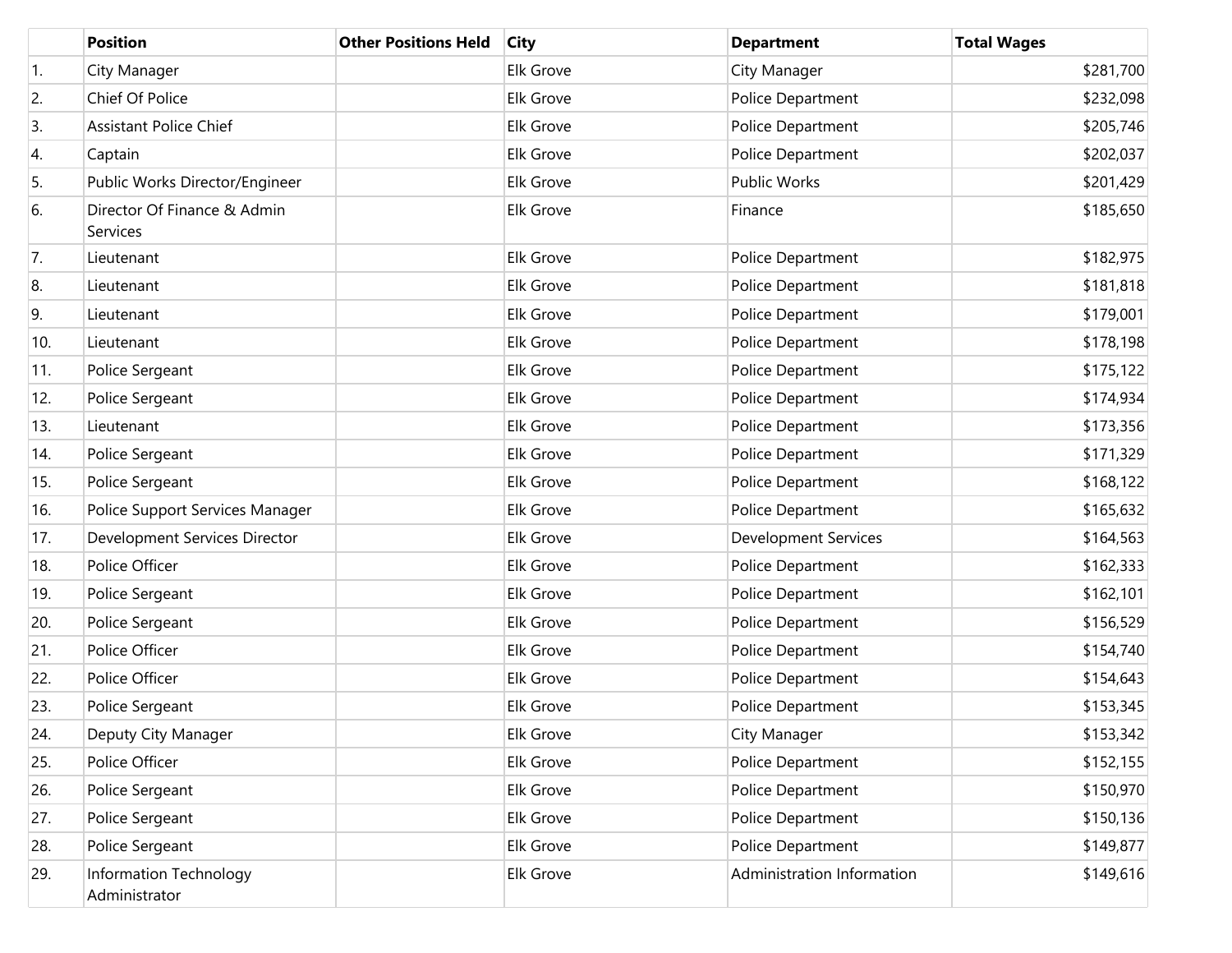| 30. | Lieutenant                     | Elk Grove        | Police Department | \$149,169 |
|-----|--------------------------------|------------------|-------------------|-----------|
| 31. | Lieutenant                     | Elk Grove        | Police Department | \$147,105 |
| 32. | Police Sergeant                | Elk Grove        | Police Department | \$146,463 |
| 33. | Police Officer                 | Elk Grove        | Police Department | \$145,318 |
| 34. | <b>Assistant City Attorney</b> | Elk Grove        | City Attorney     | \$144,767 |
| 35. | Police Sergeant                | Elk Grove        | Police Department | \$144,746 |
| 36. | Police Officer                 | Elk Grove        | Police Department | \$143,704 |
| 37. | Police Officer                 | Elk Grove        | Police Department | \$143,686 |
| 38. | Police Officer                 | Elk Grove        | Police Department | \$143,467 |
| 39. | Police Officer                 | Elk Grove        | Police Department | \$143,008 |
| 40. | Human Resources Manager        | Elk Grove        | Human Resources   | \$142,950 |
| 41. | Police Officer                 | <b>Elk Grove</b> | Police Department | \$142,644 |
| 42. | Public Works Division Manager  | Elk Grove        | Public Works      | \$142,293 |
| 43. | Police Sergeant                | Elk Grove        | Police Department | \$141,184 |
| 44. | Police Sergeant                | Elk Grove        | Police Department | \$138,630 |
| 45. | Police Officer                 | Elk Grove        | Police Department | \$138,456 |
| 46. | Police Officer                 | <b>Elk Grove</b> | Police Department | \$138,431 |
| 47. | Police Officer                 | Elk Grove        | Police Department | \$138,336 |
| 48. | Police Officer                 | Elk Grove        | Police Department | \$138,040 |
| 49. | Police Officer                 | Elk Grove        | Police Department | \$137,362 |
| 50. | Police Officer                 | Elk Grove        | Police Department | \$137,016 |
| 51. | Police Sergeant                | Elk Grove        | Police Department | \$136,340 |
| 52. | Police Officer                 | Elk Grove        | Police Department | \$136,075 |
| 53. | Police Officer                 | Elk Grove        | Police Department | \$135,955 |
| 54. | Police Officer                 | Elk Grove        | Police Department | \$134,551 |
| 55. | Police Officer                 | Elk Grove        | Police Department | \$132,529 |
| 56. | <b>City Clerk</b>              | Elk Grove        | City Clerk        | \$132,385 |
| 57. | Police Officer                 | Elk Grove        | Police Department | \$132,279 |
| 58. | Information Technology Manager | Elk Grove        | Police Department | \$131,970 |
| 59. | Police Administrative Manager  | Elk Grove        | Police Department | \$131,780 |
| 60. | Police Officer                 | Elk Grove        | Police Department | \$130,813 |
| 61. | Police Officer                 | Elk Grove        | Police Department | \$130,060 |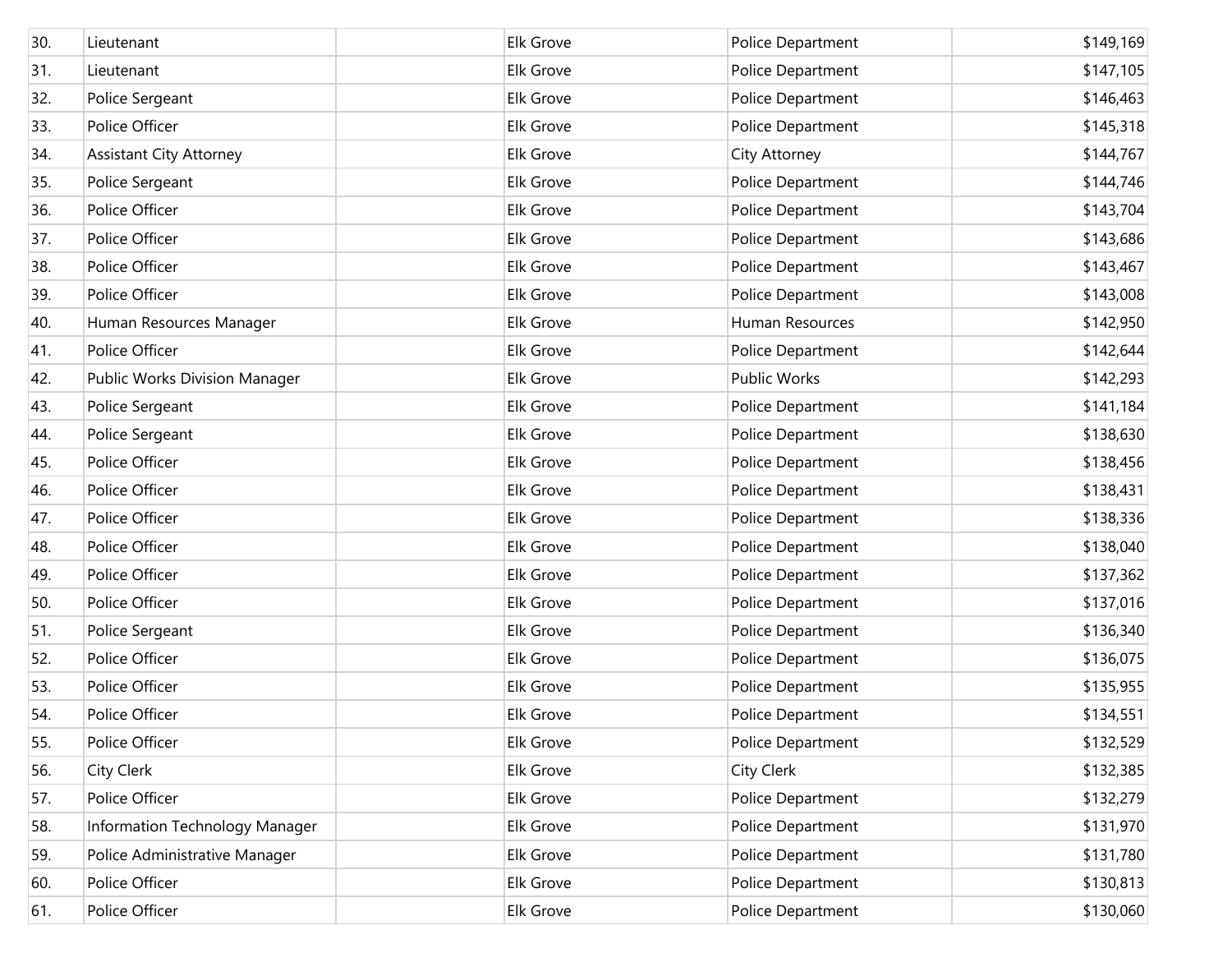| 62. | Police Officer                                    | Elk Grove        | Police Department         | \$129,772 |
|-----|---------------------------------------------------|------------------|---------------------------|-----------|
| 63. | <b>Assistant City Attorney</b>                    | Elk Grove        | City Attorney             | \$129,455 |
| 64. | Police Officer                                    | Elk Grove        | Police Department         | \$128,737 |
| 65. | Police Officer                                    | Elk Grove        | Police Department         | \$128,666 |
| 66. | Police Officer                                    | Elk Grove        | Police Department         | \$128,483 |
| 67. | Police Officer                                    | Elk Grove        | Police Department         | \$128,448 |
| 68. | <b>Budget Manager</b>                             | Elk Grove        | City Manager              | \$127,893 |
| 69. | Facilities & Fleet Manager                        | Elk Grove        | Fleet                     | \$127,599 |
| 70. | Police Officer                                    | Elk Grove        | Police Department         | \$126,987 |
| 71. | Police Officer                                    | Elk Grove        | Police Department         | \$126,943 |
| 72. | Police Officer                                    | Elk Grove        | Police Department         | \$126,891 |
| 73. | Police Sergeant                                   | Elk Grove        | Police Department         | \$126,784 |
| 74. | Police Officer                                    | <b>Elk Grove</b> | Police Department         | \$126,464 |
| 75. | Police Officer                                    | Elk Grove        | Police Department         | \$126,450 |
| 76. | Police Officer                                    | <b>Elk Grove</b> | Police Department         | \$125,988 |
| 77. | Public Works Contract Manager -<br>Operations     | Elk Grove        | <b>Public Works</b>       | \$125,965 |
| 78. | Police Officer                                    | Elk Grove        | Police Department         | \$125,907 |
| 79. | Police Officer                                    | Elk Grove        | Police Department         | \$125,888 |
| 80. | Police Officer                                    | Elk Grove        | Police Department         | \$125,773 |
| 81. | Police Officer                                    | Elk Grove        | Police Department         | \$125,278 |
| 82. | Police Officer                                    | Elk Grove        | Police Department         | \$125,101 |
| 83. | Police Officer                                    | Elk Grove        | Police Department         | \$124,501 |
| 84. | Police Officer                                    | Elk Grove        | Police Department         | \$124,249 |
| 85. | Police Officer                                    | <b>Elk Grove</b> | Police Department         | \$123,645 |
| 86. | Police Officer                                    | Elk Grove        | Police Department         | \$123,142 |
| 87. | Police Officer                                    | Elk Grove        | Police Department         | \$121,735 |
| 88. | <b>Assistant Development Services</b><br>Director | Elk Grove        | <b>Community Services</b> | \$121,173 |
| 89. | Police Officer                                    | Elk Grove        | Police Department         | \$120,557 |
| 90. | Police Officer                                    | Elk Grove        | Police Department         | \$118,496 |
| 91. | Police Officer                                    | Elk Grove        | Police Department         | \$117,983 |